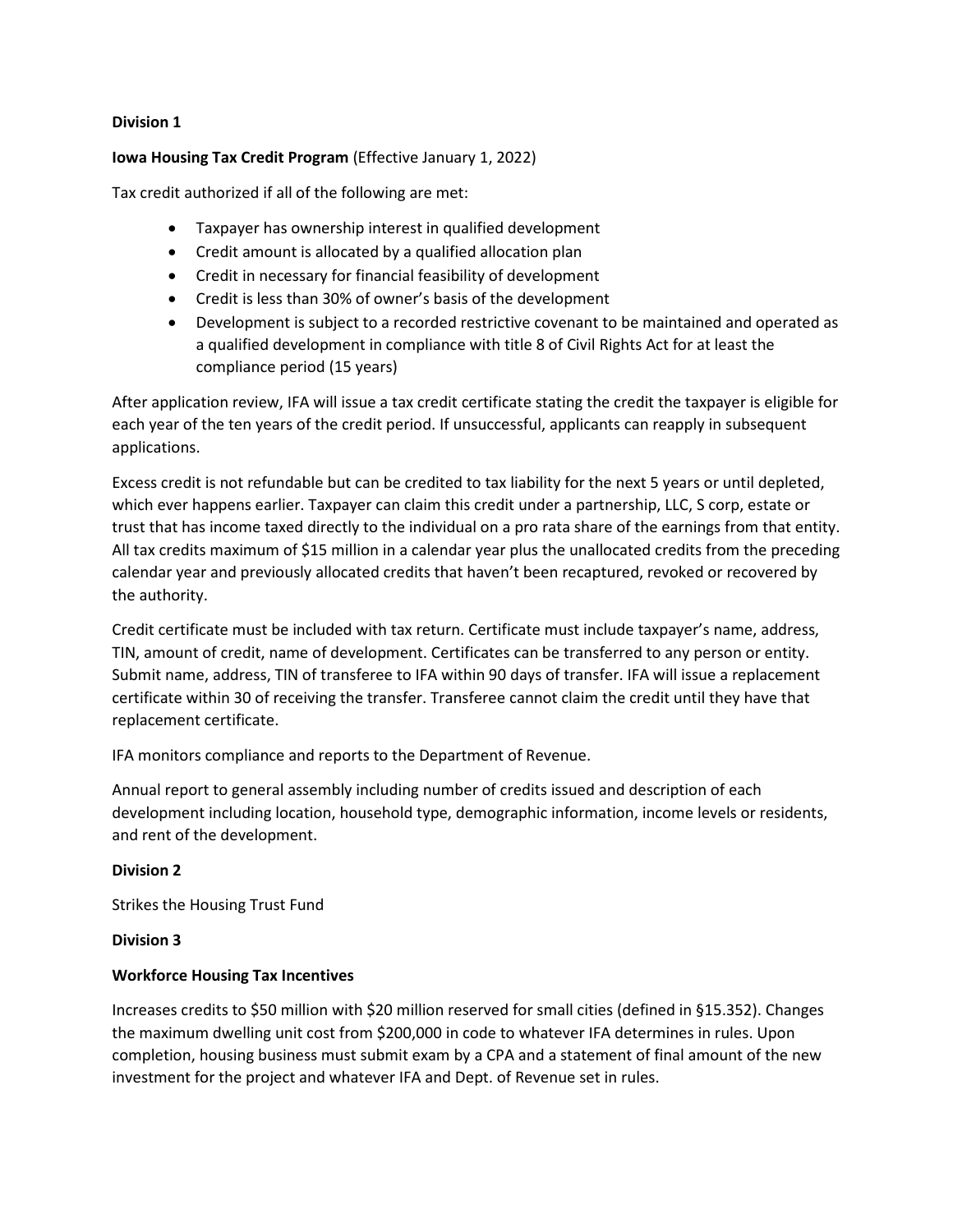# **Division 4**

# **Downtown loan guarantee program**

IEDA and IFA will establish and administer the program to encourage downtown business and banks to reinvest and reopen.

Loan factors:

- Finances an eligible Main Street Iowa Challenge Grant or Downtown Resource Center Community Catalyst Building Remediation Grant
- Finances a rehabilitation project or acquisition costs associated with the project
- At least 25% of costs are used for construction or renovation
- Projects includes a housing component
- Loan is used for construction or permanent financing of the project of both.
- Federally insured financial lending institution issued the loans
- Does not reimburse borrower for working capital, operations, or similar expenses.
- Meets Downtown Resource Center and Main Street Iowa design reviews.

Loan equal to or less than \$500,000, IEDA guarantees up to 50%. Loan more than \$500,000, IEDA guarantees up to \$250,000. Loans may be guaranteed for up to 5 years or longer if a review finds that an extension would be beneficial. Loan must be secured with mortgage against the project. Lender will pay an annual guarantee fee (TBD in rules). IEDA can deny guarantee for unreasonable loans fees or interest rates. Loan can't be insured or guaranteed by another local, state, or federal guarantee program and is not transferable if the loan or project is transferred. Guarantee proportionally pays the percentage of loss to the lender in event of default.

**Division 5** (Effective upon enactment)

# **Disaster Recovery Housing Assistance Program and Fund**

Executive director of authority and the director of IEDA can transfer any unobligated and unencumbered money in any fund into the disaster recovery housing assistance fund with written consent and approval of the governor. The authority can transfer unobligated and unencumbered funds from 4 other revolving funds (§16.47-.49) into this fund.

Disaster-affected home includes primary residence that were destroyed or damaged from a natural disaster from March 12, 2019 in a county declared a major disaster by the president and are eligible for federal assistance. It also includes damaged that occurs after the effective date in a county subject to governor's state of disaster proclamation.

Fund created for a forgivable loan and grant program for homeowners and renters with disasteraffected homes and for eviction prevention program. To be eligible, homeowner or renter must register for the disaster case management program.

Homeowners must meet all:

• Damage must be greater than insurance coverage plus any other disaster related assistance